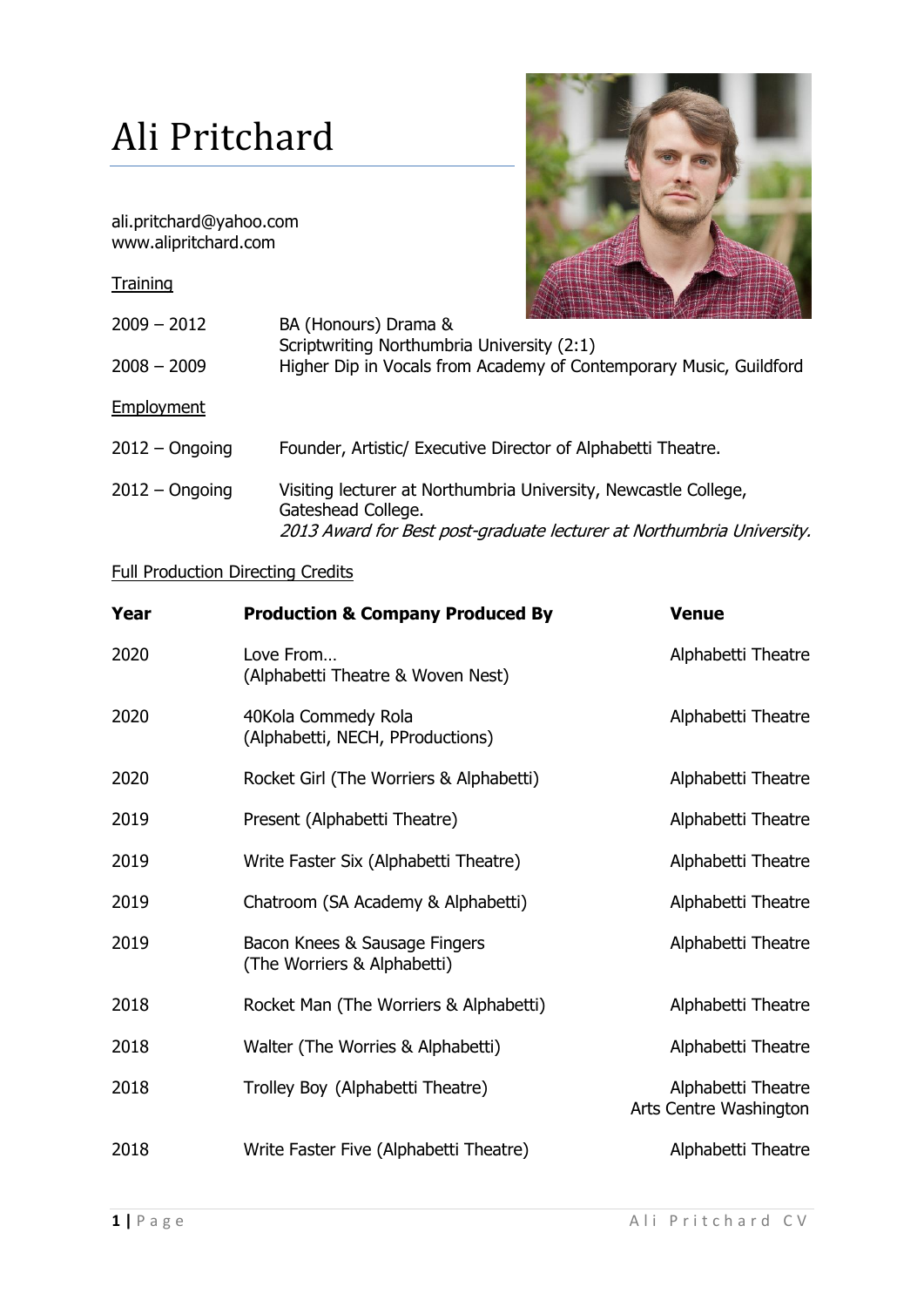| 2018 | Write Faster Four (Alphabetti Theatre)                                                                       | Alphabetti Theatre                                                                                          |
|------|--------------------------------------------------------------------------------------------------------------|-------------------------------------------------------------------------------------------------------------|
| 2017 | Walter (The Worriers & Alphabetti)<br>(Winner of British Theatre Guide 2017 Best Children's Show North East) | Alphabetti Theatre                                                                                          |
| 2017 | Write Faster The Third (Alphabetti Theatre)                                                                  | Alphabetti Theatre                                                                                          |
| 2016 | The Rooms (Alphabetti Theatre)<br>(Winner of North East Theatre Guide 2016 New Writing Award)                | Alphabetti Theatre                                                                                          |
| 2016 | Write Fasterer (Alphabetti Theatre)                                                                          | Alphabetti Theatre                                                                                          |
| 2016 | Bacon Knees & Sausage Fingers (Gary Kitching & Co)                                                           | Alphabetti Theatre                                                                                          |
| 2016 | The Frights (Alphabetti Theatre)                                                                             | Alphabetti Theatre<br>& N16, Balham                                                                         |
| 2016 | Write Faster (Alphabetti Theatre)                                                                            | Alphabetti Theatre                                                                                          |
| 2016 | Continuum (Alphabetti Theatre)                                                                               | Alphabetti Theatre                                                                                          |
| 2015 | Carols & Cocktails (Alphabetti Theatre)                                                                      | Alphabetti Theatre                                                                                          |
| 2015 | The Rooms (Alphabetti Theatre)<br>(Winner of North East Theatre Guide 2015 New Writing Award)                | Alphabetti Theatre                                                                                          |
| 2015 | If The River Was Whisky (Bird Productions)                                                                   | Alphabetti Theatre                                                                                          |
| 2015 | The Frights (Alphabetti Theatre)                                                                             | Alphabetti Theatre<br>Jabberwocky Market<br>Arc, Stockton                                                   |
| 2014 | Teeth In Eggcups - Episode 1, 2 & 3 (Teeth In Eggcups)                                                       | <b>Audio Soup</b><br>The Stand, Newcastle                                                                   |
| 2014 | Jumper (Alphabetti Theatre)                                                                                  | Upstairs @ The Dog & Parrot                                                                                 |
| 2014 | Shoes (Alphabetti Theatre)                                                                                   | Upstairs @ The Dog & Parrot                                                                                 |
| 2014 | Teeth In Eggcups Episode 2 (Alphabetti Theatre) Upstairs @ The Dog & Parrot                                  |                                                                                                             |
| 2013 | The Bumps (Alphabetti Theatre)                                                                               | Upstairs @ The Dog & Parrot                                                                                 |
| 2013 | Dreams & Reality (Alphabetti Theatre)                                                                        | Upstairs @ The Dog & Parrot                                                                                 |
| 2013 | 3 Shorts (Alphabetti Theatre)                                                                                | Upstairs @ The Dog & Parrot                                                                                 |
| 2012 | Teeth In Eggcups (Teeth In Eggcups)                                                                          | Upstairs @ The Dog & Parrot<br>Cranleigh Arts Centre<br>The Mixer, Jesmond<br>The Laughing Horse Comedy Bus |